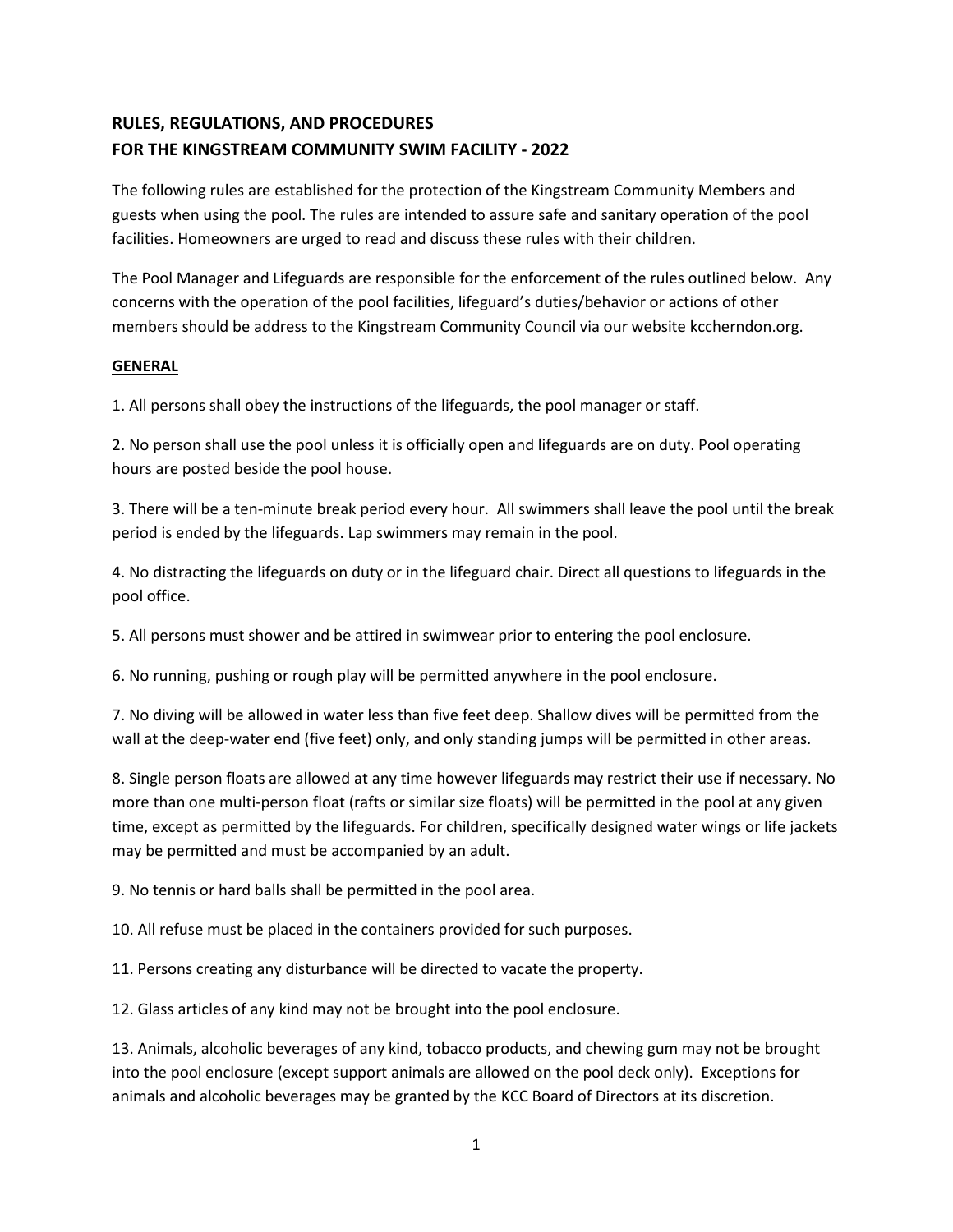14. Smoking or vaping are not allowed in the pool enclosure or restrooms.

15. All non-toilet trained or incontinent persons are required to wear swim diapers in compliance with county pool code. In addition to swim diapers, the use of tight rubber pant is recommended.

16. The lifeguards, pool manager or Kingstream Community Council assume no responsibility for personal property lost on the premises.

17. Situations not specifically covered by these rules may be acted upon by the Kingstream Community Council to provide clarification to the community members.

18. A copy of these rules shall be maintained at the pool and made available to all community members. The rules are also posted on the KCC website: www.kccherndon.org

## **ADMISSION**

1. When entering the pool, all community members and guests must check-in at the front desk. Each community member thirteen (13) & older must present an electronic pool pass to a lifeguard for verification prior to entering the pool area. Additionally, community members must provide pool staff with a guest pass for each person, age six (6) years and older, who does not live within the boundaries of the Kingstream Community Council.

2. No child the age of ten (10) or under shall be allowed in the pool enclosure unless accompanied by a supervising adult (over the age of 18) or by a responsible baby-sitter thirteen (13) years of age or older. A baby-sitter may accompany no more than three (3) children under the age of ten (10) years.

3. Swimmers over the age of ten (10) are allowed to come to the pool without adult supervision as long as they have written permission from their parent or guardian on file at the check in desk. Once written permission is on file, the swimmer will be issued a pool pass.

4. The lifeguards have the discretion to issue a swim test (swim the length of the pool and float or tread water for one minute) to any person if their safety is in question.

4. Children under the age of thirteen (13) bringing in guests must be accompanied by a supervising adult, see rules on guests.

5. A live-in caretaker, (nanny, au pair, etc.) is considered a member of the household if he or she demonstrates that his/her legal residence is located within the boundaries of the Kingstream Community Council.

6. Admission to the pool is refused to any person exhibiting symptoms of communicable skin disease, with sore or inflamed eyes, cold, nasal or ear discharge, or any communicable disease. Persons with excessive sunburn, open sores or bandages of any kind are not to be admitted.

# **GUESTS**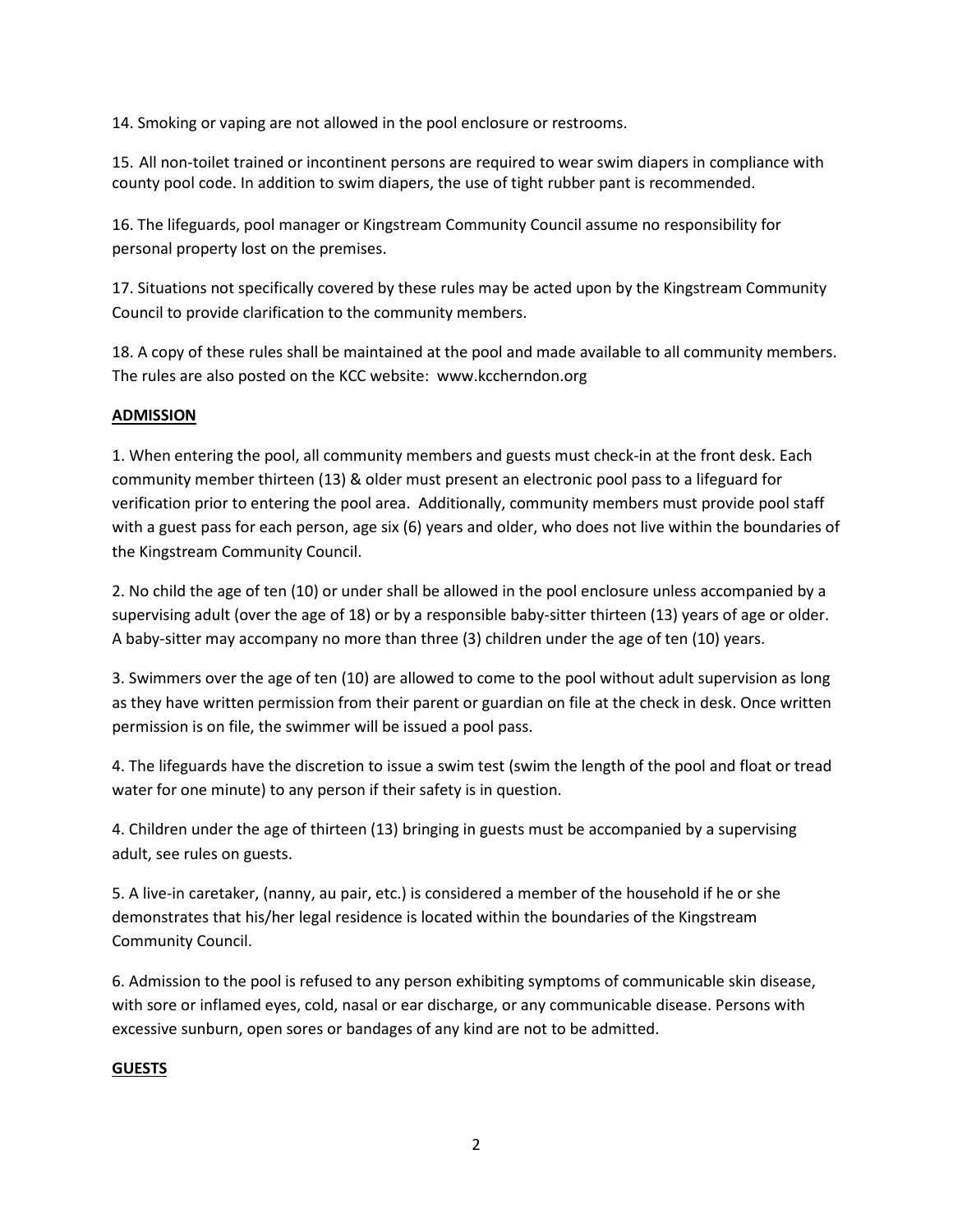1. Community members in good standing may purchase guest passes at a cost of \$15.00 for each booklet of six passes. A booklet will authorize six guest entries to the pool facility. Booklets may be purchased from the lifeguards by check made out to Kingstream Community Council. **The lifeguards cannot accept cash.** 

2. Community members may host guests at any time, subject to pool occupancy limitations and other operational restrictions.

3. The pool staff will only admit guests who are accompanied by a community member that has a valid electronic pool pass.

4. Community members in good standing may purchase baby-sitter season passes at a cost of \$50.00 each. These passes are to be issued in the member's name and are not transferable. These passes may only be used to admit a non-member baby-sitter, thirteen (13) years or older, accompanying the member's children when the community member is not present.

5. Community members will be responsible for the actions of their guests. The cost of property damage repairs will be assessed to the responsible community member.

# **POOL OPERATIONS**

1. Only lifeguards on duty are permitted in the pool office or behind the front desk at any time.

2. All injuries occurring on pool property must be reported immediately to the pool manager or lifeguard.

3. The pool will be closed at the approach of and during thunder/electrical storms, or when in the judgment of the pool staff weather conditions otherwise make swimming hazardous. Community members and guests must vacate the pool promptly.

4. The pool staff may close all or part of the facility at any time due to equipment failure or other operational difficulties.

5. The pool staff is responsible for strict enforcement of the rules. The following are examples of actions that may be taken by the staff in case of violations:

1st offense - Offender is warned.

2nd offense - Offender is expelled for the remainder of the day and up to 72 hours. Parents of children will be immediately notified.

3rd offense - Offender is expelled for seven (7) days or more if deemed appropriate.

At any time, the pool staff is authorized to expel from pool property for a period not to exceed 72 hours, any person who violates any of the pool rules. The Kingstream Community Council will be notified of all persons expelled and may initiate further action.